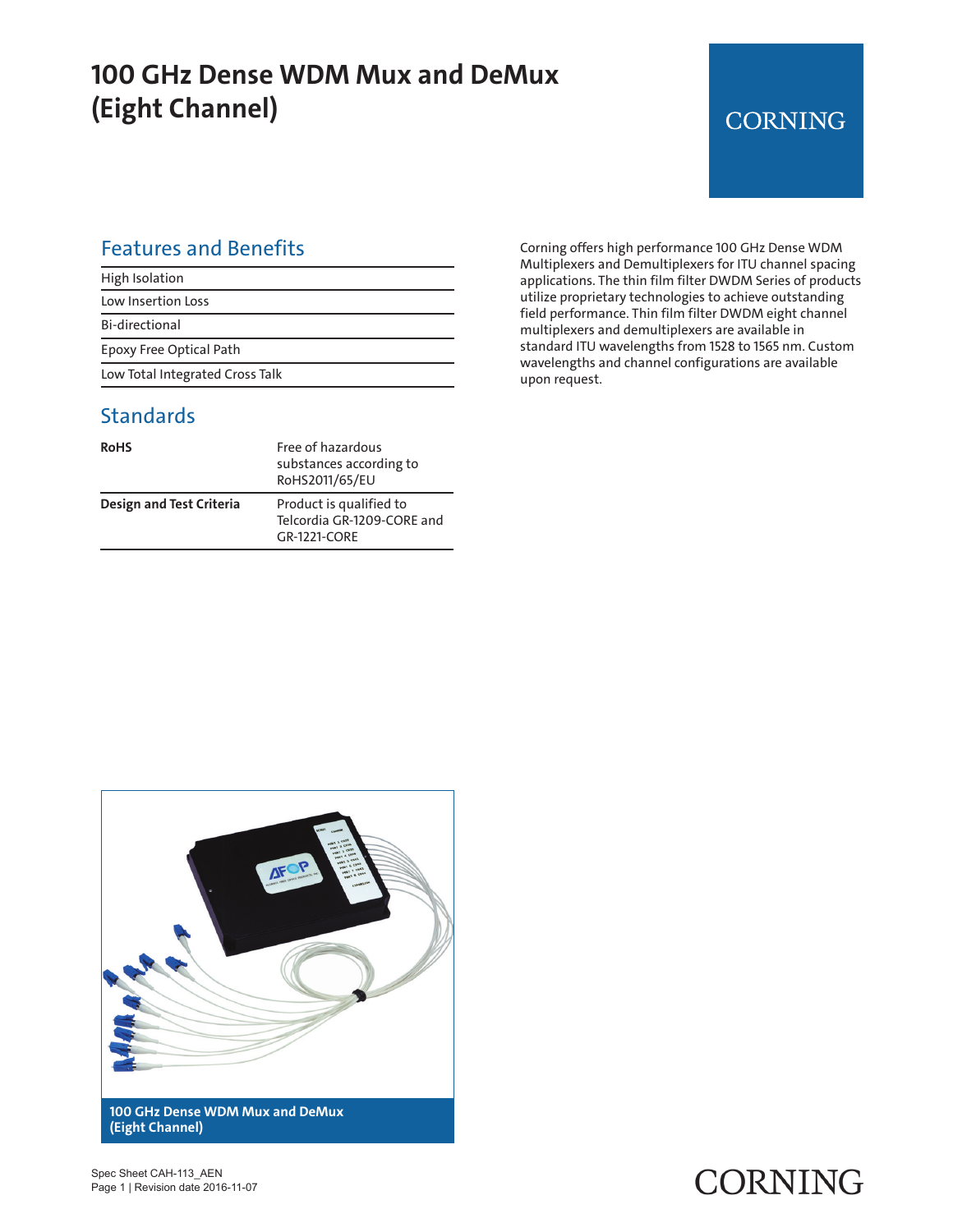# **100 GHz Dense WDM Mux and DeMux (Eight Channel)**

## CORNING

### Specifications

| <b>Parameters</b>                  | <b>Minimum</b>                     | <b>Typical</b> | <b>Maximum</b> |
|------------------------------------|------------------------------------|----------------|----------------|
| Center Wavelength λc               |                                    | 1528-1565 nm   |                |
| Passband Width                     | $\lambda$ c ± 0.12 nm              |                |                |
| Pass Channel Insertion Loss        |                                    | 2.8 dB         | 3.5dB          |
| Adjacent Channel Isolation         | 25 dB                              | 30 dB          |                |
| Non-Adjacent Channel Isolation     | 40dB                               | 45 dB          |                |
| <b>Optical Return Loss</b>         | 45dB                               | 50 dB          |                |
| Directivity                        | 50 dB                              |                |                |
| <b>PDL</b>                         |                                    |                | 0.1 dB         |
| <b>PMD</b>                         |                                    |                | 0.1 ps         |
| Maximum Optical Power              | 300 mW                             |                |                |
| <b>Operating Temperature Range</b> | $-5^{\circ}$ C to $+65^{\circ}$ C  |                |                |
| Storage Temperature Range          | $-40^{\circ}$ C to $+85^{\circ}$ C |                |                |
| Tensile Load (900 µm Buffered)     | 5N Maximum                         |                |                |

| <b>Shipping Package</b>     |                                                                     |                |
|-----------------------------|---------------------------------------------------------------------|----------------|
| <b>Packaging Dimensions</b> | Fiber Type                                                          | Pigtail Length |
| 126 mm x 93 mm x 15.5 mm    | Fiber Type: Corning <sup>®</sup> SMF-28e <sup>®</sup> or compatible | 1 m (Standard) |